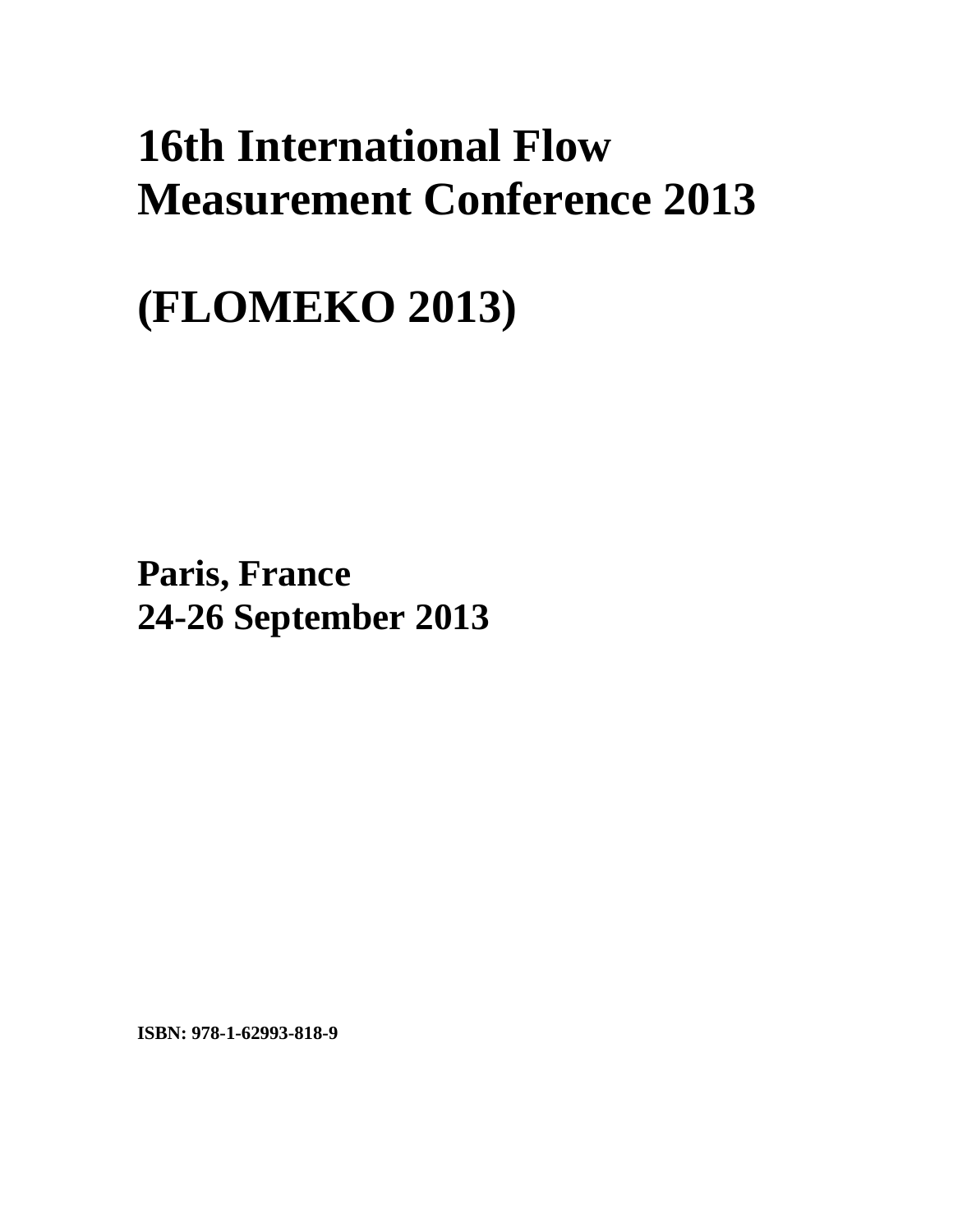**Printed from e-media with permission by:** 

Curran Associates, Inc. 57 Morehouse Lane Red Hook, NY 12571



**Some format issues inherent in the e-media version may also appear in this print version.** 

Copyright© (2013) by the International Measurement Federation (IMEKO) All rights reserved.

Printed by Curran Associates, Inc. (2014)

For permission requests, please contact the International Measurement Federation (IMEKO) at the address below.

IMEKO-International Measurement Federation Secretariat P.O. Box 457 H-1371 Budapest Hungary

Phone/Fax: +36 1 353 1562

imeko@t-online.hu

## **Additional copies of this publication are available from:**

Curran Associates, Inc. 57 Morehouse Lane Red Hook, NY 12571 USA Phone: 845-758-0400 Fax: 845-758-2634 Email: curran@proceedings.com Web: www.proceedings.com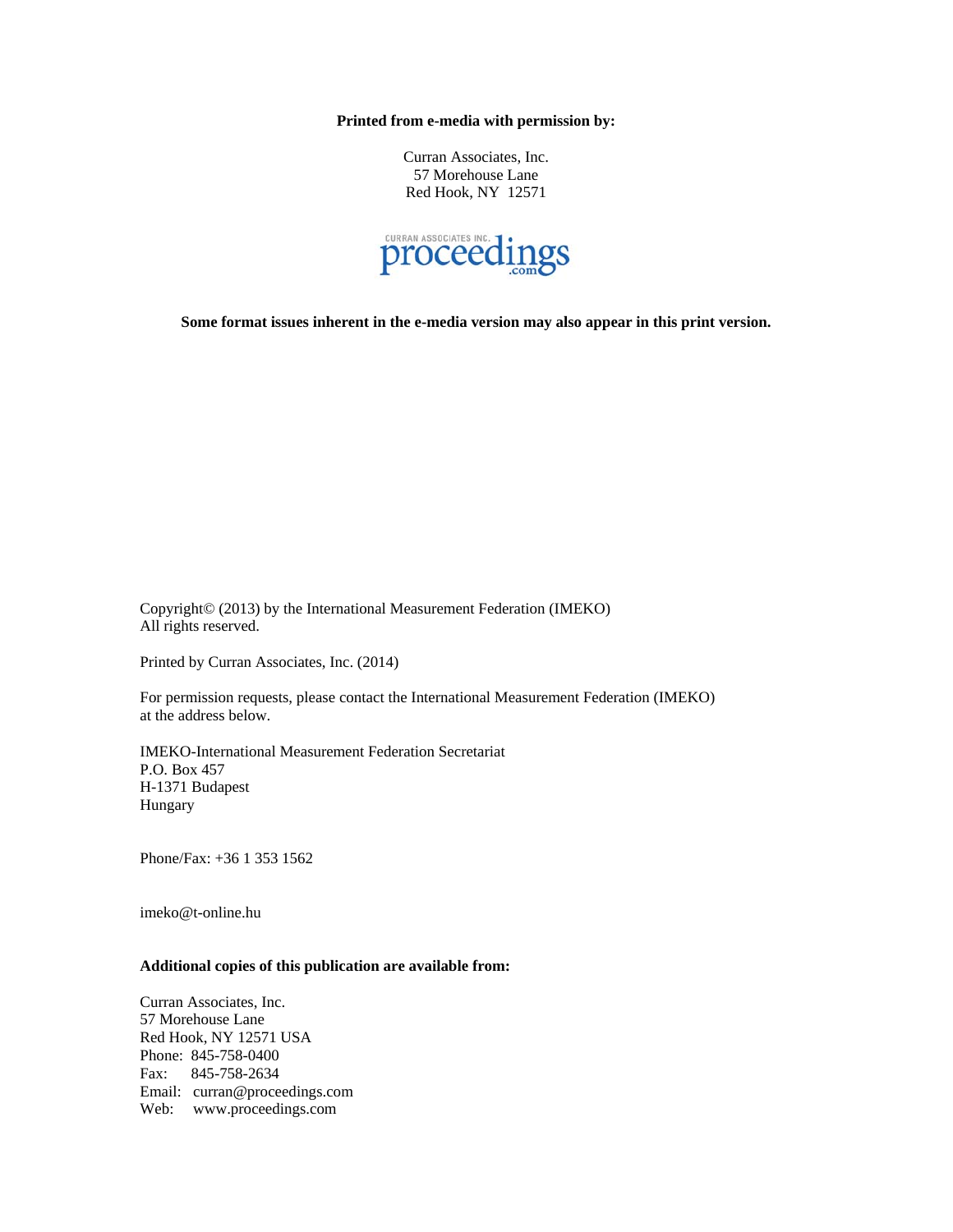## **TABLE OF CONTENTS**

| Lishui Cui, Chi Wang, Chunhui Li                                                                                                                            |  |
|-------------------------------------------------------------------------------------------------------------------------------------------------------------|--|
|                                                                                                                                                             |  |
| Mathias Rohm                                                                                                                                                |  |
|                                                                                                                                                             |  |
| Tatsuya Funaki, Aya Iwai, Masahiro Ishibashi                                                                                                                |  |
|                                                                                                                                                             |  |
| Iosif I. Shinder, Christopher J. Crowley, B. James Filla, Michael R. Moldover                                                                               |  |
|                                                                                                                                                             |  |
| A. Piccato, P. G. Spazzini, R. Malvano                                                                                                                      |  |
|                                                                                                                                                             |  |
| Elsa Batista, Luís Ribeiro, Nelson Almeida, Eduarda Filipe, João Gala, Rui F. Martins                                                                       |  |
|                                                                                                                                                             |  |
| Peter Lucas, Maria Mirzaei, Harm Tido Petter, Maurice Heemskerk                                                                                             |  |
|                                                                                                                                                             |  |
| Hugo Bissig, Martin Tschannen, Marc De Huu                                                                                                                  |  |
|                                                                                                                                                             |  |
| L. J. Huang, L. Lei, B. Wang                                                                                                                                |  |
|                                                                                                                                                             |  |
| Miroslava Benkova, Ivan Mikulecky                                                                                                                           |  |
|                                                                                                                                                             |  |
| Tao Meng, Chi Wang, Feng Gao, Chao Xing, Liang Zhang                                                                                                        |  |
|                                                                                                                                                             |  |
| Carlo Marinari                                                                                                                                              |  |
| Quantifying Impacts on the Measurement Uncertainty in Flow Calibration Arising from Dynamic                                                                 |  |
|                                                                                                                                                             |  |
| Rainer Engel, Hans-Joachim Baade                                                                                                                            |  |
|                                                                                                                                                             |  |
| Sejong Chun, Byung-Ro Yoon, Hae-Man Choi                                                                                                                    |  |
| In-house Comparison Between Small Hydrocarbon Flow Facility and Small Water Flow Facility at                                                                |  |
|                                                                                                                                                             |  |
| K-H. Cheong, N. Furuichi, R. Doihara, T. Shimada, Y. Terao                                                                                                  |  |
| Anders Niemann, John Frederiksen, Jan Nielsen                                                                                                               |  |
|                                                                                                                                                             |  |
| Jodie G. Pope, Christopher J. Crowley                                                                                                                       |  |
|                                                                                                                                                             |  |
| R. Doihara, T. Shimada, N. Furuichi, Y. Terao                                                                                                               |  |
| 'Gas Oil Piston Prover', Primary Reference Values for (High-Pressure) Gas-volume, Results  102                                                              |  |
| M. P. Van Der Beek, R. Van Den Brink                                                                                                                        |  |
| A Systematic Comparison of the Westerbork and Euroloop High-Pressure Gas Flow Facilities 109<br>Jos G. M. Van Der Grinten, Frans Doorman                    |  |
|                                                                                                                                                             |  |
| Ching-Yi Kuo, Jiunn-Haur Shaw, Chun-Min Su, Toralf Dietz, Tsai-Wang Huang, Jyh-Rong Wu, Jen-Tsung Luo                                                       |  |
|                                                                                                                                                             |  |
| Thomas Kegel, William Johansen                                                                                                                              |  |
|                                                                                                                                                             |  |
| Chunhui Li, Lishui Cui, Chi Wang                                                                                                                            |  |
| Results of CCM and EURAMET Comparisons of Primary Standards of Low Pressure Gas Flow 136<br>Miroslava Benkova, Bodo Mickan, Stefan Makovnik, Ivan Mikulecky |  |
|                                                                                                                                                             |  |
| J. Barbe, F. Boineau, F. Dijoux, T. Macé, P. Otal                                                                                                           |  |
| Critical Flow Sonic Nozzles Gas Flow Facility with Medium-Pressure and Closed-Loop Pipelines  151                                                           |  |
| Lijun Sun, Qianqian Feng, Shengjie Li, Bing Tang, Tao Zhang                                                                                                 |  |
| Evaluation of the Effect of Relative Humidity of Air on the Coefficients of Critical Flow Venturi                                                           |  |
|                                                                                                                                                             |  |
|                                                                                                                                                             |  |

*K. Chahine, M. Ballico*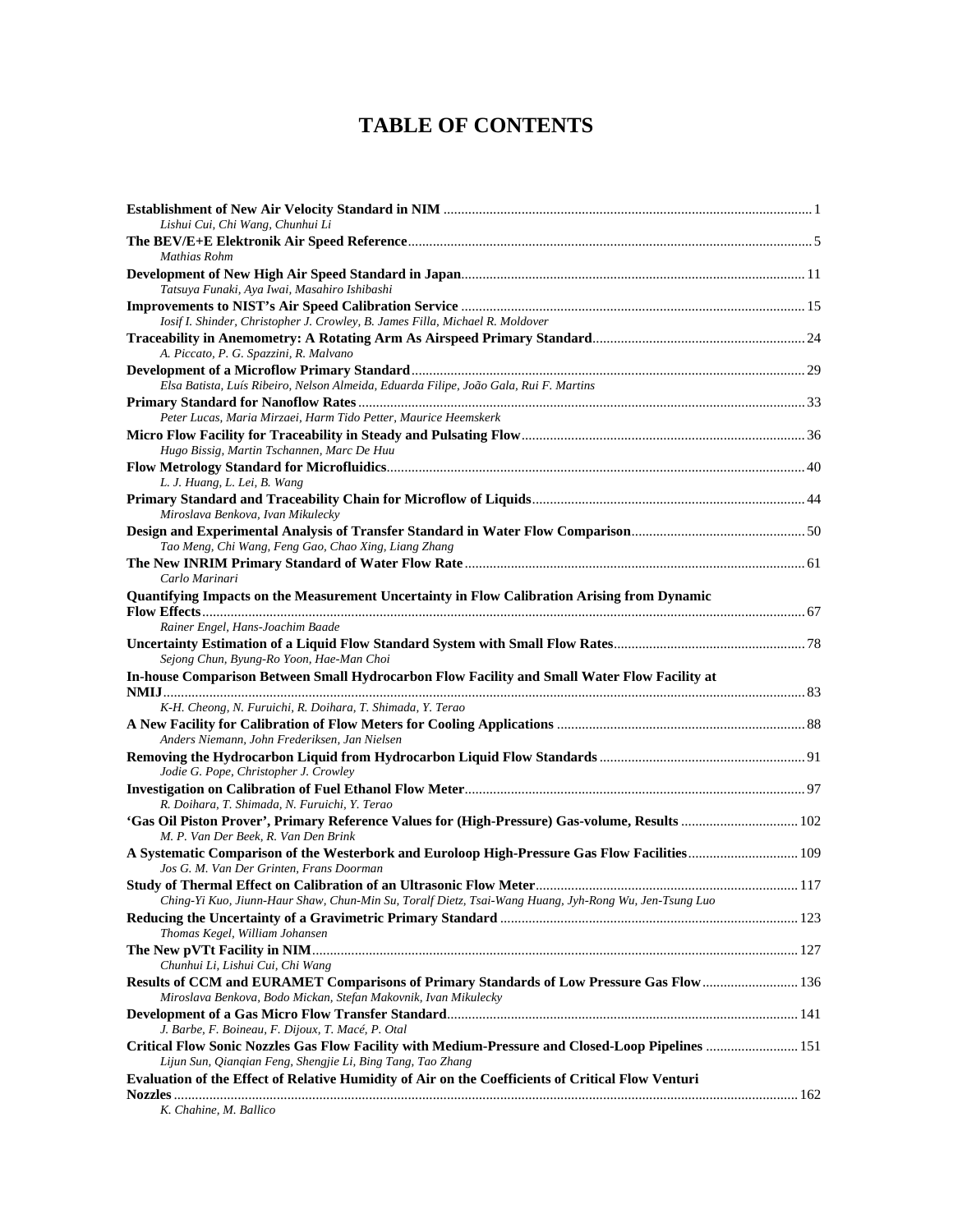| Jos G. M. Van Der Grinten, Alex M. Van Der Spek                                                                                                                                                      |  |
|------------------------------------------------------------------------------------------------------------------------------------------------------------------------------------------------------|--|
|                                                                                                                                                                                                      |  |
| K. Mattiasson<br>Experimental and Numerical Investigations of Factors Effect on the S-type Pitot Tube Coefficients  175<br>Woong Kang, Nguyen Doan Trang, Jae Sig Shim, Hee Soo Jang, Yong Moon Choi |  |
| A. Piccato, P. G. Spazzini, R. Malvano                                                                                                                                                               |  |
| I. Care, M. Arenas                                                                                                                                                                                   |  |
| Development a Mobile Laboratory for Metrological Assurance of Quality and Quantity in Natural                                                                                                        |  |
| Henry Abril, Luis E. García, Juan M. Ortiz, John F. Velosa<br>T. M. Kegel, W. R. Johansen                                                                                                            |  |
| Young-Cheol Ha, Kyung-Am Park, Seung-Jun Lee, Jae-Young Her                                                                                                                                          |  |
| N. Almeida, E. Batista, E. Filipe, F. M. Smits, M. P. Van Der Beek                                                                                                                                   |  |
| S. Schmelter, R. Model, G. Wendt, M. Bär                                                                                                                                                             |  |
| The Progress of Gravimetric Primary Standards for Liquid Flow Calibration at the Danish                                                                                                              |  |
| C. Melvad, J. Frederiksen                                                                                                                                                                            |  |
| Christopher David, Claus Melvad, Hugo Bissig, Elsa Batista                                                                                                                                           |  |
| K. Leetang, P. Samanpiboon, T. Chinarak                                                                                                                                                              |  |
| A General Approach Using the Thermodynamic Efficiency Method for Absolute Flow Measurements232<br>J. Lanzersdorfer, L. Götsch                                                                        |  |
| Low Pressure Verification of Gas Ultrasonic Flow Meters As an Efficient Solution to the Metrological                                                                                                 |  |
| Henry Abril, Jose A. Fuentes, Jorge Reyes, Juan M. Ortiz, John F. Velosa                                                                                                                             |  |
| Dean M. Standiford                                                                                                                                                                                   |  |
| <b>Richard Fertell</b>                                                                                                                                                                               |  |
| T. Chinarak, K. Leetang, T. Changpan                                                                                                                                                                 |  |
|                                                                                                                                                                                                      |  |
| Y. Feng, C. M. Jiang, W. H. Deng, Y. H. Yao, C. C. Chen, L. J. Huang                                                                                                                                 |  |
| K. Peng, C. Q. Zhou, W. H. Deng, C. C. Chen, L. J. Huang                                                                                                                                             |  |
| Investigation of Optimal Chord Topology for Multipath Ultrasonic Flow Meters in Distorted Flows  269<br>I. Gryshanova, P. Pogrebniy, A. Rak                                                          |  |
| A New Approach for The Parameter Measurement of Fluid Conductivity in An Electromagnetic                                                                                                             |  |
| Wenhua Cui, Bin Li                                                                                                                                                                                   |  |
| J. Sundström, M. J. Cervantes                                                                                                                                                                        |  |
| Wang Sun, Luhai Wang, Jiming Yang, Yujian Zhu, Weipeng Chen, Dayong Yu                                                                                                                               |  |
| J. Kutin, G. Bobovnik, I. Bajsic                                                                                                                                                                     |  |
| Lishui Cui, Heming Hu, Chunhui Li                                                                                                                                                                    |  |
| Xu Li, Yanxun Su, Lishui Cui, Heming Hu, Jie Wang                                                                                                                                                    |  |
| Inter-Laboratory Comparisons between NMIJ and Accredited Laboratories for Water Flow in Japan 300<br>N. Furuichi, K. H. Cheong, Y. Terao, N. Sugiyama, S. Ogawa, N. Yoshimura, S. Tanabe             |  |
| Y. Pistun, F. Matiko, R. Fedoryshyn                                                                                                                                                                  |  |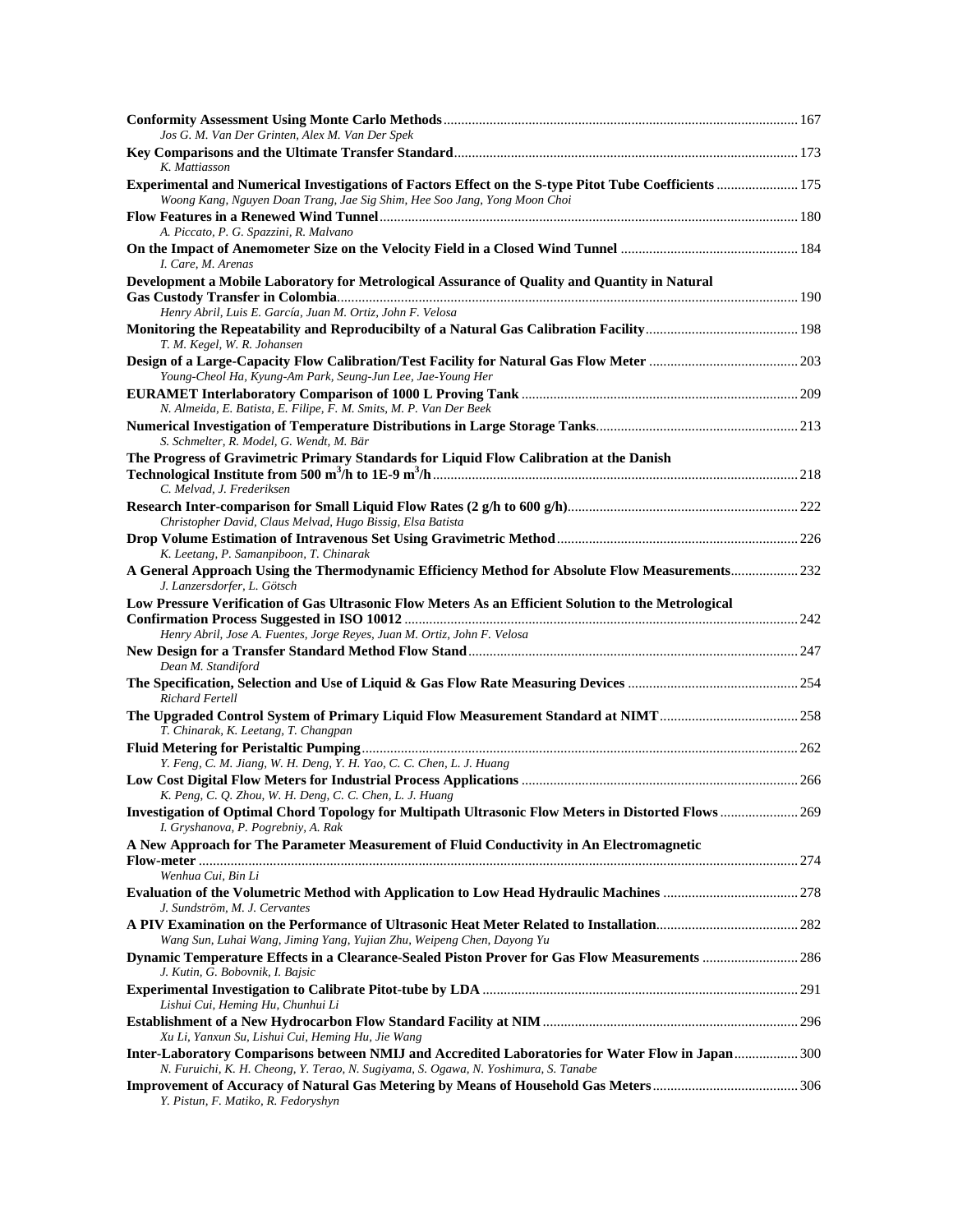| M. D. Mikhailov, V. Y. Aibe, I. Yasuda                                                                                                                           |  |
|------------------------------------------------------------------------------------------------------------------------------------------------------------------|--|
|                                                                                                                                                                  |  |
| Lei Sui, Randy S. Pfenninger, Toan H. Nguyen, Nicholas A. Hobbs, Isaac Sadovnik, Liguo Su, James E. Matson                                                       |  |
| Metrological Characterization of a Capillary Type Thermal Mass Flowmeter (CTTMF) for Natural                                                                     |  |
| Furio Cascetta, Aline Piccato, Francesco Rampazzo, Giuseppe Rotondo, Pier Giorgio Spazzini                                                                       |  |
| C. C. Li, J. Y. Chen, C. M. Su, J. W. Chen                                                                                                                       |  |
| The Development of a New Water/Oil Mixture Facility for Testing Sampling Techniques and Flow                                                                     |  |
|                                                                                                                                                                  |  |
| T. Cousins, C. Hodges, R. Steven, Damon Myer                                                                                                                     |  |
| Emmelyn Graham, Asaad Kenbar                                                                                                                                     |  |
|                                                                                                                                                                  |  |
| A. Strzelecki, A. Ouerdani, Y. Lehot, C. Windenberger, J. P. Vallet                                                                                              |  |
| J. Sluše, J. Geršl                                                                                                                                               |  |
|                                                                                                                                                                  |  |
| F. Arpino, L. Celenza, R. D'Alessio, M. Dell'Isola, G. Ficco, P. Vigo, A. Viola                                                                                  |  |
| Fares Ben Rayana                                                                                                                                                 |  |
|                                                                                                                                                                  |  |
| Fares Ben Rayana                                                                                                                                                 |  |
| H.-B. Böckler, R. Kramer, B. Mickan                                                                                                                              |  |
| Y. Pistun, F. Matiko, R. Fedoryshyn                                                                                                                              |  |
| Numerical and Experimental Investigation of Flow Fields in Critical Flow Small Size Nozzles  401<br>E. Von Lavante, J. Allofs, F. Winzösch, R. Kramer, B. Mickan |  |
| Lifen Wan, Chunhui Li, Yan Li, Lishui Cui                                                                                                                        |  |
| Masahiro Ishibashi, Tatsuya Funaki                                                                                                                               |  |
| <b>Choking Pressure Ratio Guidelines for Small Critical Flow Venturis and the Effects of Diffuser</b>                                                            |  |
| Michael S. Carter, Bradford W. Sims, Charles L. Britton, Robert J. McKee                                                                                         |  |
|                                                                                                                                                                  |  |
| E. Von Lavante, H. Kaya, F. Winzösch, S. Brinkhorst                                                                                                              |  |
| L. J. Huang, Y. Feng, K. S. Ling, W. T. Wong, M. F. Sham                                                                                                         |  |
|                                                                                                                                                                  |  |
| D. J. Pack, A. B. Chesnoy, J. Bosio                                                                                                                              |  |
| <b>Edward Morrell</b>                                                                                                                                            |  |
|                                                                                                                                                                  |  |
| L. J. Huang, C. C. Chen, Y. N. Liu, J. L. Ruan, W. H. Deng                                                                                                       |  |
| G. J. Brown, B. W. Griffith                                                                                                                                      |  |
| Takafumi Abe, Takuya Hayashi, Natsuya Kikawa, Daisuke Tsuruta, Toshiaki Kobayashi, Masaki Takamoto,                                                              |  |
| Takashi Shimada, Ryoji Doihara, Yoshiya Terao                                                                                                                    |  |
| Sejong Chun, Byung-Ro Yoon, Woong Kang, Hyu-Sang Kwon                                                                                                            |  |
| The Gap Discharge Transducer as a Sound Pulse Emitter in an Ultrasonic Gas Flow Meter 472<br>Kristoffer Karlsson, Jerker Delsing                                 |  |
|                                                                                                                                                                  |  |
| Valmir Ruiz, Marcos Tadeu Pereira, Nilson Massami Taira                                                                                                          |  |
| Fluid Mechanical Optimization of a DN25 Vortex Flow Meter with Novel Vortex Detection  484<br>E. Von Lavante, S. Brinkhorst, A. Gedikli, H. Krisch               |  |
| Luhai Wang, Fengshou Xiao, Tao Li, Yujian Zhu, Jiming Yang, Jun Li, Shuilong Ma                                                                                  |  |